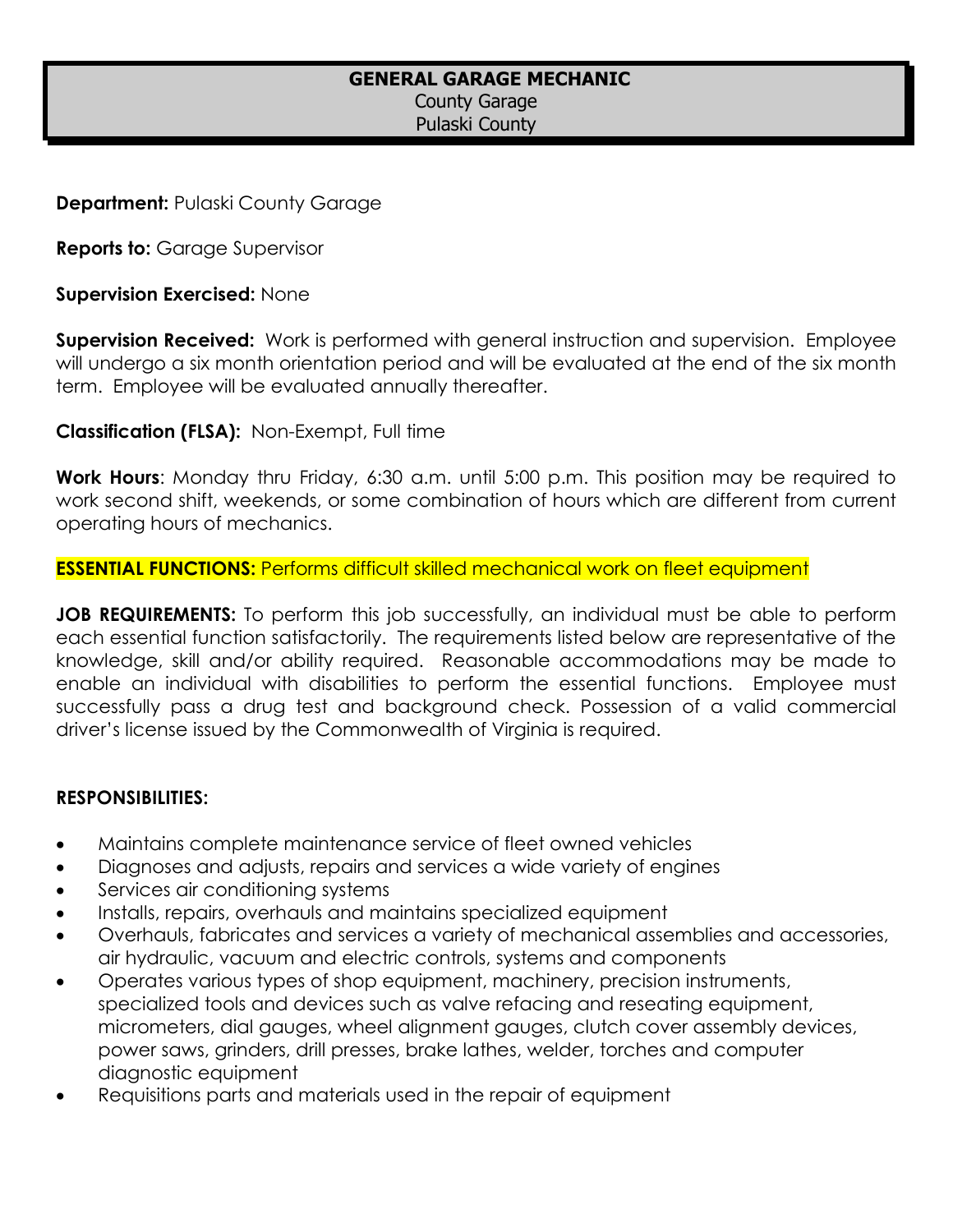# **KNOWLEDGE, SKILLS AND ABILITIES:**

- Thorough knowledge of the construction, design, repair and adjustment of a wide variety of conventional equipment and machinery to include gas and diesel
- Thorough knowledge of the usual types of automotive tools and equipment, as well as the special tools, gauges, machinery and shop equipment used in vehicle repair
- Ability to detect by inspection any worn, defective or improperly adjusted part of the assembly
- Ability to participate in the work of a small group of mechanics and servicemen
- Ability to follow oral and written instructions and to keep records of repair and service operations
- Ability to perform work under varying climate conditions and ability to understand and follow specific oral and written instructions from supervisory personnel

**ADA REQUIREMENTS** : This position requires the ability to perform continuous manual labor at a reasonable pace up to four hour continuous period; ability to lift a minimum of 25 pounds to a maximum of 100 pounds on a daily basis and in awkward positions; ability to climb onto and off equipment numerous times daily; ability to squat, crawl or lie under vehicles to perform repairs on a regular basis; possess dexterity required to get into tight spaces and remove, replace or repair components while in physically awkward locations.

## **EDUCATION AND EXPERIENCE:**

- A valid commercial driver's license issued by the Commonwealth of Virginia
- A Virginia State Inspectors License
- Possession of adequate hand tools to perform necessary work
- Any combination of education and experience equivalent to completion of eleventh grade and considerable experience in repairing automotive, light and heavy powerdriver equipment

## **PROFESSIONALISM AND CONFIDENTIALITY**:

- Understands and consistently implements all County policies and procedures
- Maintains confidentiality with all vendors and employee transactions and activities
- Shares knowledge and assists other staff with day to day activities to promote effective teamwork to accomplish the goals of the County

## **TRAINING AND JOB DEVELOPMENT:**

- Develop and set own personal goals for acquiring new skills and job growth
- Participate in conferences, workshops, webinars, and other opportunities to maintain current awareness of County trends and for educational growth
- Works with staff to discuss and resolve problems and provide ideas for improvement